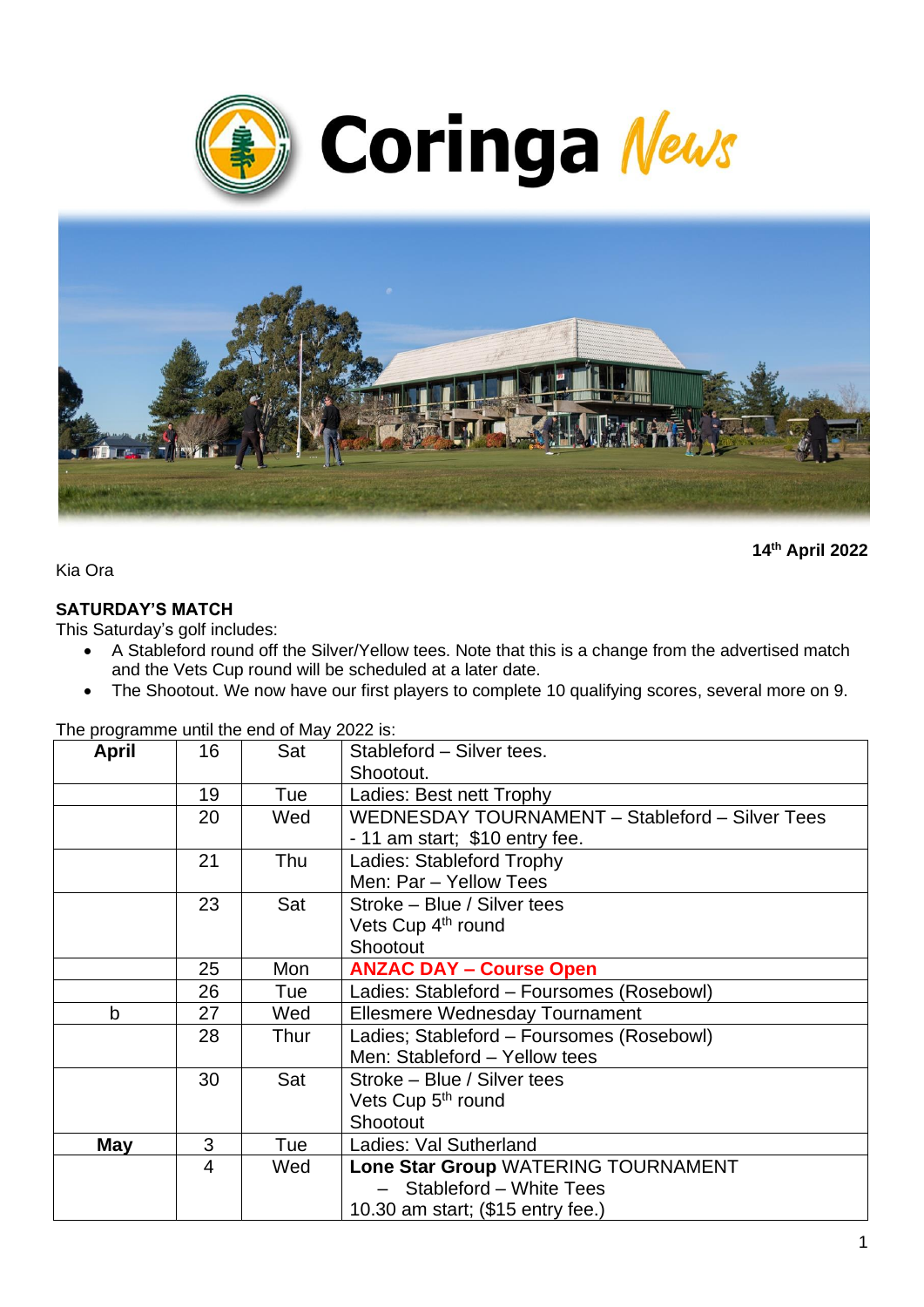| 5              | Thu | Ladies: Betty McBirdie                                            |
|----------------|-----|-------------------------------------------------------------------|
|                |     | Men: Stroke - Jerry Attick Trophy - Yellow tees                   |
| $\overline{7}$ | Sat | Stableford - Black / White tees                                   |
|                |     | Shootout                                                          |
| 10             | Tue | Ladies: Best nett Trophy                                          |
| 11             | Wed | <b>Templeton Wednesday Tournament</b>                             |
| 12             | Thu | Ladies: Stableford Trophy                                         |
|                |     | Men: Stableford - White tees                                      |
| 14             | Sat | Russian Roulette -Blue tees                                       |
|                |     | Shootout.                                                         |
| 17             | Tue | Ladies: Stableford / NTP                                          |
| 18             | Wed | WEDNESDAY TOURNAMENT - Stableford - Silver Tees                   |
|                |     | - 11 am start; \$10 entry fee.                                    |
| 19             | Thu | Ladies: Visiters Day 9-hole                                       |
|                |     | Men: Par - Yellow tees                                            |
| 21             | Sat | Stoke - Silver tees                                               |
|                |     | Qualifying Howarth Salvers (best 8 in 4 grades to qualify)        |
|                |     | Shootout                                                          |
| 24             | Tue | Ladies: Putting                                                   |
| 25             | Wed | <b>Ellesmere Wednesday Tournament</b>                             |
| 26             | Thu | Ladies: LGU                                                       |
|                |     | Men: Stableford - Yellow tees.                                    |
| 28             | Sat | American Stableford - Blue / Silver tees                          |
|                |     | 1 <sup>st</sup> round Matchplay Howarth Salvers – (Silver tees on |
|                |     | handicap).                                                        |
|                |     | Shootout                                                          |
| 31             | Tue | Ladies: Stableford                                                |
|                |     |                                                                   |

# **SHOOTOUT 2022**

The Shootout is well underway with 34 participants so far. Two have completed their 10 qualifying scores and can start dropping off the lowest ones! And several will do so this week! John Brettell

Shootout Convenor

# **CLUB NEWS**

**New Members (and exciting news – we've officially reached the 500 member mark !!)**

We welcome the following two new members who have joined since the last newsletter Qiaoyu Guan Liam Longley

We have also recently met an important milestone – 500 members of the Coringa Golf Club!!

While most Clubs have benefited from the 'Covid effect' (a surge in interest in the game of golf) our Club has certainly over performed, with membership going from around 300 members three years ago to now, as reported above, just on 500, and growing. A huge amount of credit goes to the course, but also to the culture of the Club, and the many excellent events and competitions run now (the Coringa Open and Twilight being just two).

Keep making these new members feel welcome, and if you've any friends who are interested in playing golf – you know the Club to recommend!!!

# **Course News**

The new loaned rough mower is now on the course and Rohan and Steve will be out getting that rough back under control over the next week or two.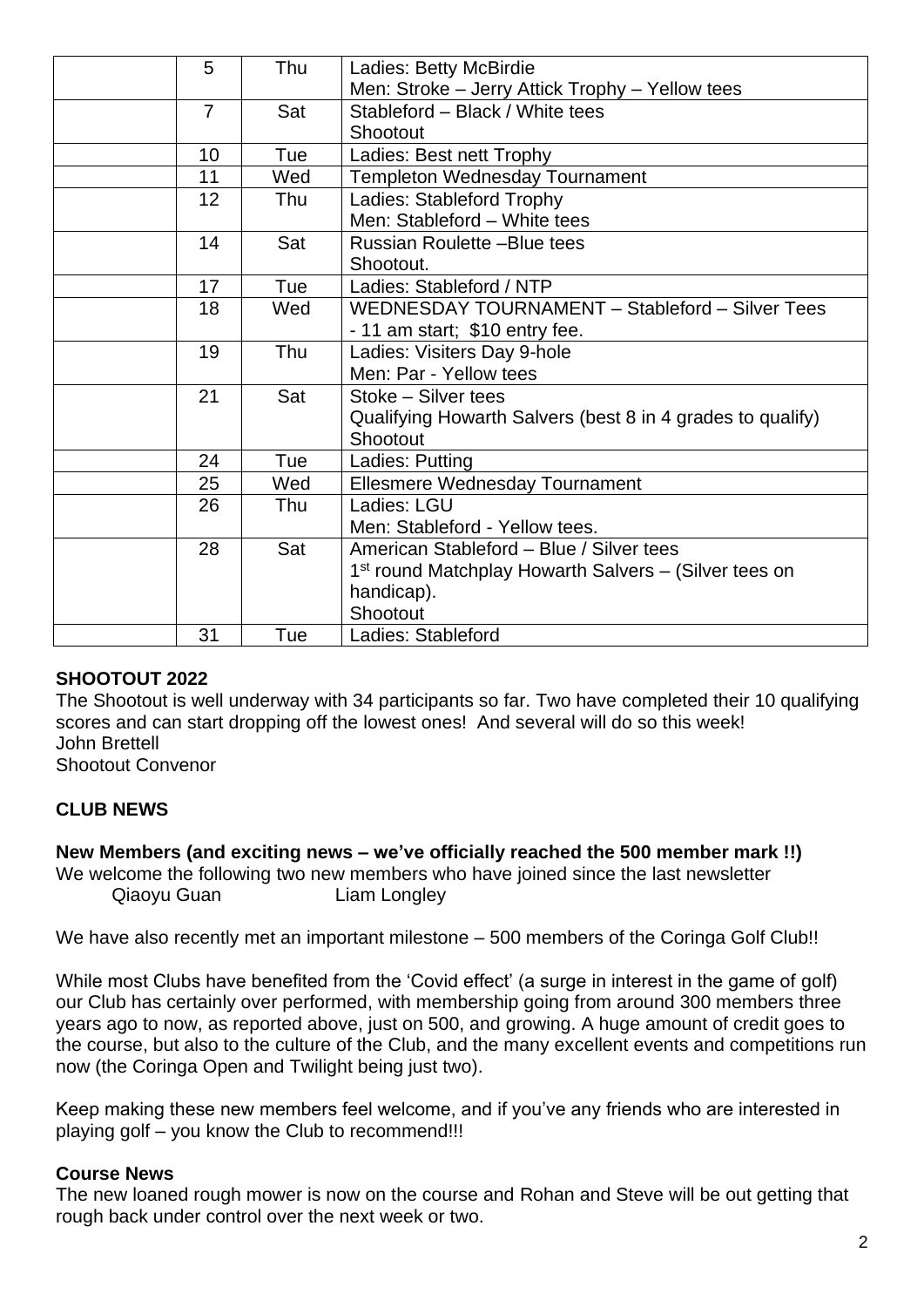You may have noticed the new flags on the course, displayed for the first time last Saturday. These were very kindly donated by Aaron Jewel – thanks Aaron, much appreciated.

The Thursday Men have also purchased two new Coringa Club flags for display by the Clubrooms

And finally, the Tuesday Men volunteers have just about finished off all the work around the oncourse toilet blocks, with a bit more work done last Tuesday on the paths around the 5<sup>th</sup> hole and erecting a bit of trellising around the toilet blocks (in part for privacy, in part to protect the glass in the new doors from errant golf balls!)

The Tuesday guys will take next week off (no working bee on the 19<sup>th</sup>), but they will be back in action on the 26<sup>th</sup>

# **MEN'S REPORT**

This Saturday, the 16th of April, is Easter Saturday and a weekend for a bit of rest and relaxation with the odd Easter egg for those with a sweet tooth! We have programmed a Stableford round off the Silver tees for men and women off the y=Yellow tees. I heard the courses rough will be well under control by Saturday!

I have made the decision to cancel the KORNZ Cup event for the afternoon field.

Last Saturday, the 9th of April, was our 'Lone Star and Joes Garage Group' and 'NZ Post' Coringa Open which was a Stroke round with three Gross and thirty Nett prizes off the Blue tees for men and women off the Yellows tees. It was great to see we had 130 participants and it seemed both the golf and raffle prizes were shared throughout the field. I hope everyone enjoyed the day!

I want to make mention again our green staff Rohan and Steve plus those many volunteers who helped get the course and club surrounds looking so good, particularly John Banks, David Stead and the Tuesday guys, our caterer Murita with Paul Snape, our marshals John Brettell, John Mathews, Jerry Kuipers and Keith Yardley, Mike Smith in the BBQ with Ash from New World Bishopdale and lastly my tournament committee. You all contributed to making it a fantastic day! The 'NZ Post Coringa Open' winner was declared as Rohan Ware on 74 as Teariki Tangliti was uncontactable to have a play-off!

The 'Lone Star and Joes Garage' Coringa Open Nett winners were;

Division One. John Lee on 70 from Lin Wang on 71.

Division Two. Don Redfern on 69 from Chris Choie and Peter McKay on 71.

Division Three. Callum Docherty on 69 from Alan Wicks on 70.

The scores demonstrated how hard the course played on fast but true greens. The 'Southern Interior Linings' Random draw of a \$750 Scotty Cameron putter purchased from Riccarton Park Golf, went to Harry Lim. Great to see one of our sponsor members pick up the prize, Harry!

The 'Frame Contracting' Hole in One was not struck. This money will be used to assist with the cost of the prize pool!

The 'Placemakers' Closest to the pins winners were;

No 5 Andrei Cotigan

No 7 James Willetts

No 13 Robert Pryce

No 17 Sue Smith.

The 'Good Home' Wigram Lonest Putt on No 16 went to Andy Williamson.

Thanks very much to our many corporate and member sponsors. The list of those is in the clubrooms so please take some time to have a read and support those firms or acknowledge the member for their support of the club.

Could I thank the members who provided so many good value prizes for the Hundred Ticket Raffle. For those who brought those tickets you had around 1 in 3 chance of picking up a prize.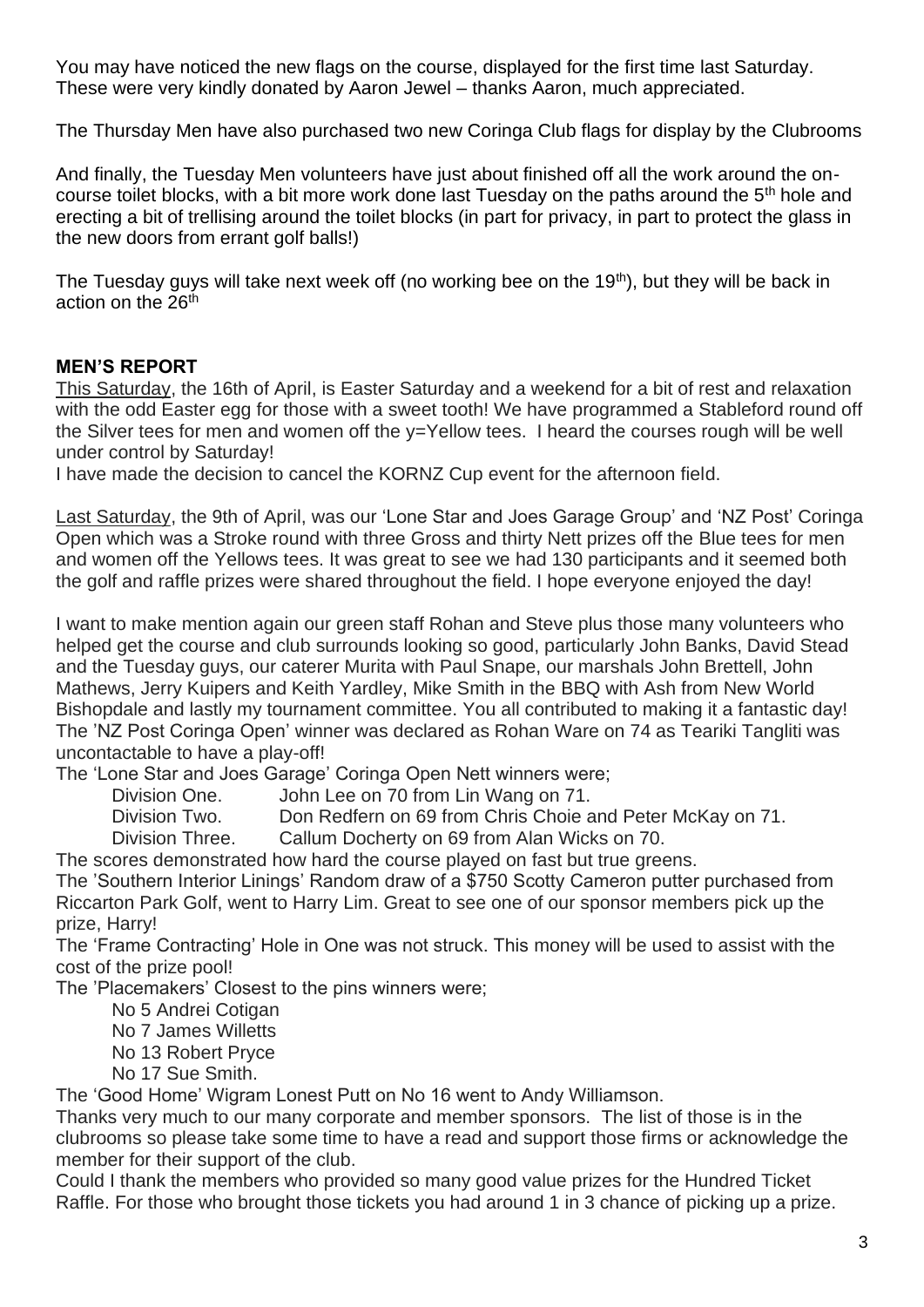Once again, I will complement our course superintendent Rohan who is obviously playing so well at the moment, even with a few beers on board he told me! After the last four weeks people will be starting to approach him for putting tips! That knowledge of the greens is working so well for you! Perhaps you could take a couple of Saturdays away from the course Rohan, so some of those other good golfers could pick up a prize or two, or their bottom lips might start dropping! Great golf Rohan!

The full results are available on the website.

#### Upcoming events

| 21 May ' | Howarth Salver' Qualifying in hopefully four divisions.  |
|----------|----------------------------------------------------------|
| 28 May   | First round of 'Howarth Salver' match play in divisions. |

Closest to the Pin

Weekly Hancock's Wine and Beer Merchants

#### Membership Welfare:

If anyone knows of a member who has a health issue or need a bit of help please let me know!

#### Comment

Well, it's finished, our once a year 'Lone Star and Joes Garage Group' and 'NZ Post' Coringa Open and fundraiser. A lot of organising goes into the tournament which is focus on demonstrating to our members and invited guests, how good our course can be made to play with it's US Open challenging grass growth and what I consider the best conditioned greens in Canterbury.

Wasn't it so good to see the clubrooms filled with so much positive energy, even if the golf for some wasn't what they had hoped for! I loved seeing the mix of people, of groups, of new members, of new faces from other clubs and our senior members who had volunteered to help out on the day.

Thanks everyone and I hope you all enjoyed your day as I did!

#### David Harvey

#### Men's Captain

# **CORINGA OPEN 2022** (some pictures from the day)





Rohan Ware: Winner of the Coringa Open - presented with the G.A.Harris Cup and giving the "Winner's Speech" Below: *Waiting to Play*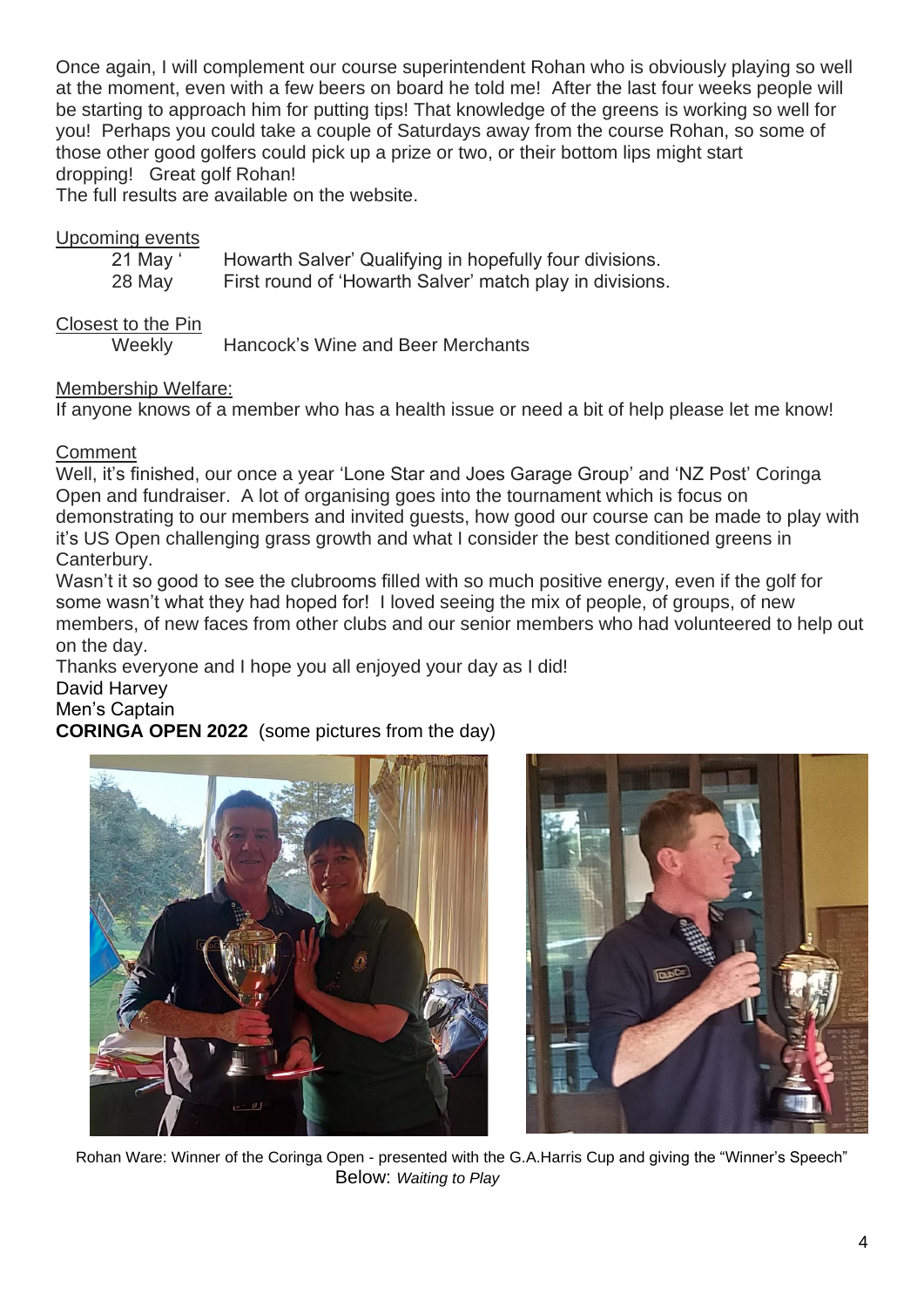



*Waiting to Play*

*Feeding – om the course*



AND *In the club rooms after the golf*

**[More pictures on the Coringa Web site.] LADIES REPORT**

**Tournaments** 

Rangiora 9 hole open on Friday 6th May

Waitikiri on Monday 23rd May.

For all tournaments, please contact Leigh on 0274340872 if you want to play in any of them.

#### Interclub

Coringa played Amberley and won 68/54. Well done ladies!!!!!!!!. This now puts Coringa into the semi-finals as they are currently sitting second place in zone 1. They will be playing Templeton with Venue yet to be confirmed

#### **Thursday**

Club Day: Today seven ladies played for the Betty McBirdie Trophy. Judith was first and won the Trophy with Elaine coming in second Next Thursday we are going to be playing for the Stableford Trophy

# **Saturday**

Course closed due to the Coringa Open being played The Saturday ladies are playing on Good Friday am. If anyone wants to join them, please go on line and add your name to the booking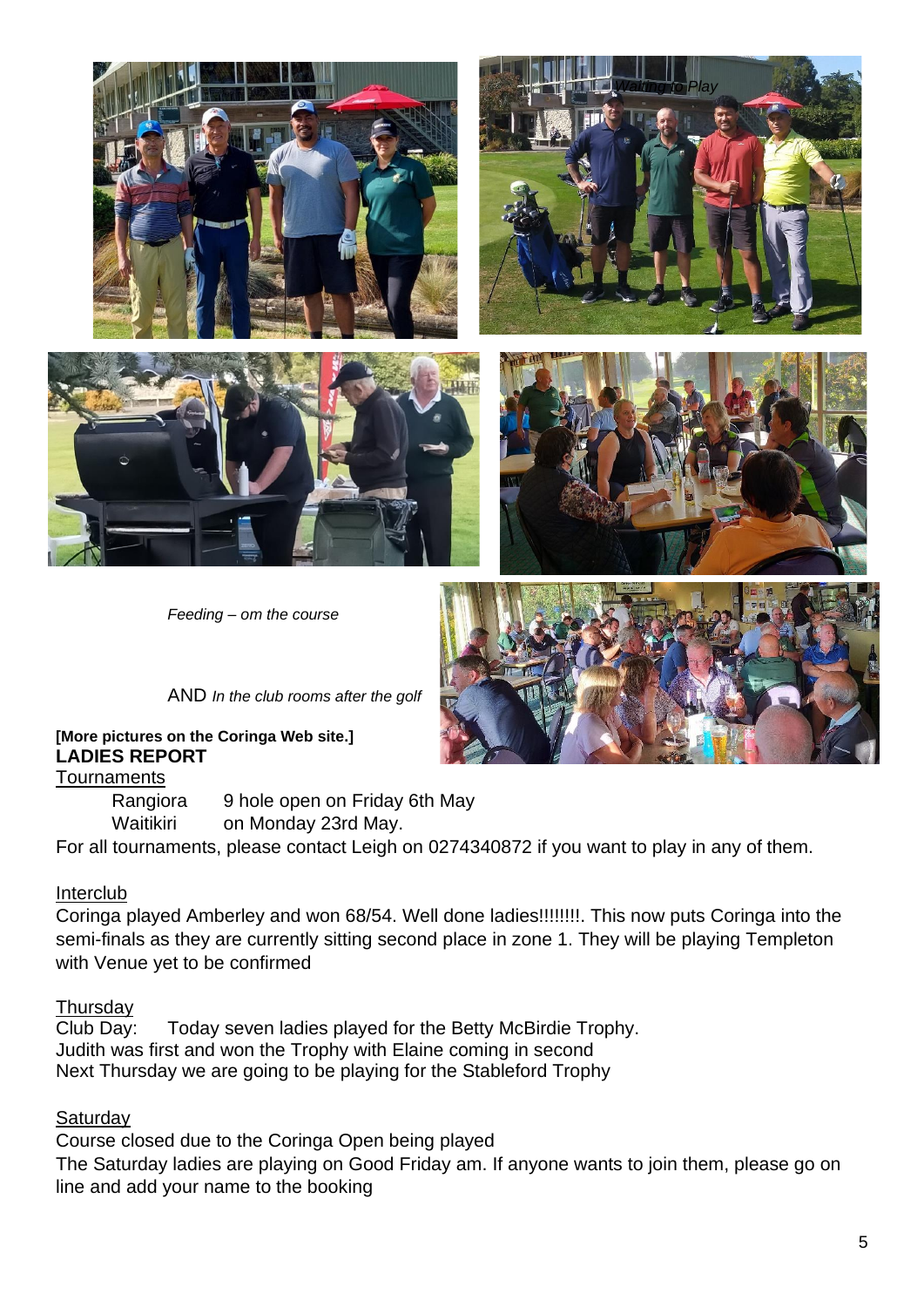# 18-hole ladies

Dave Harvey is happy to accommodate you within the men's game on a Saturday

**Sunday** 

Results: Six played on a lovely autumn day.  $1^{st}$  was Ellen with 19 Stablefords and  $2^{nd}$  equal Fay and Anne M both with 15 Stablefords.

Starting time for next Sunday is 10. 30 am.

# **Tuesday**

Six Ladies played and we also welcomed Graham McPhail who joined us playing Stablefords + Putting. Unfortunately, the rain came while some were finishing the 5th Hole, and so 3 left for the club house. Myra caught up with the first 3 players and finished with them.

Winner of the putting was Sandy Dermott with 16 and Janice McPhail with 17 Stablefords. Next Tuesday will be playing for best Nett Trophy

Don't' forget that on Tuesdays and Thursday you need to have your card in by 9.15am, so that the draw can be put together

General news.

Please put in your Diaries July  $5<sup>th</sup>$  for our midwinter lunch. Cost \$20

Happy Easter everyone, and if you are going away drive safely. We need to see you back at golf next week

Anne Morgan

# **WEDNESDAY GOLF**

\$10 'Lone Star and Joes Garage Group' Wednesday Watering Tournament Next Wednesday, the 20<sup>th</sup> of April is our usual \$10 tournament from 10.30.

# \$15 'Lone Star and Joes Garage Group' Wednesday Watering Tournament

We will have our 'The Lone Star and Joes Garage Group' \$15 Tournament on Wednesday 4th of May. The tournament starts at 10.30 am and everyone must be on the course by 11.30. Just turn up and join group for a round!

# **THURSDAY MEN'S GOLF**

A glorious sunny morning and a good field of 26 for a Stableford match off the Silver tees. An outstanding effort form Derrick Xu with 39 points after a gross 70. Well done indeed!!! The full results were as follows:

| 1 <sup>st</sup> | Derrick Xu           | 39 |
|-----------------|----------------------|----|
| 2 <sub>nd</sub> | <b>Nick Frampton</b> | 37 |
| 3rd             | <b>David Stead</b>   | 36 |
| 4 <sup>th</sup> | Douglas Ames         | 35 |
| 5 <sup>th</sup> | <b>John Brettell</b> | 35 |
| 6 <sup>th</sup> | Lex Halford          | 34 |

Nearest the pins (Thanks to Hancock's) to John Maasch (#7) and David Stead (#13). We had 2's to Derrick Xu, John Maasch, Wei Wang, David Stead and John Matthews. Wishing everybody a happy Easter holiday and until next week good golfing. Chris Cottrell

For Thursday Men